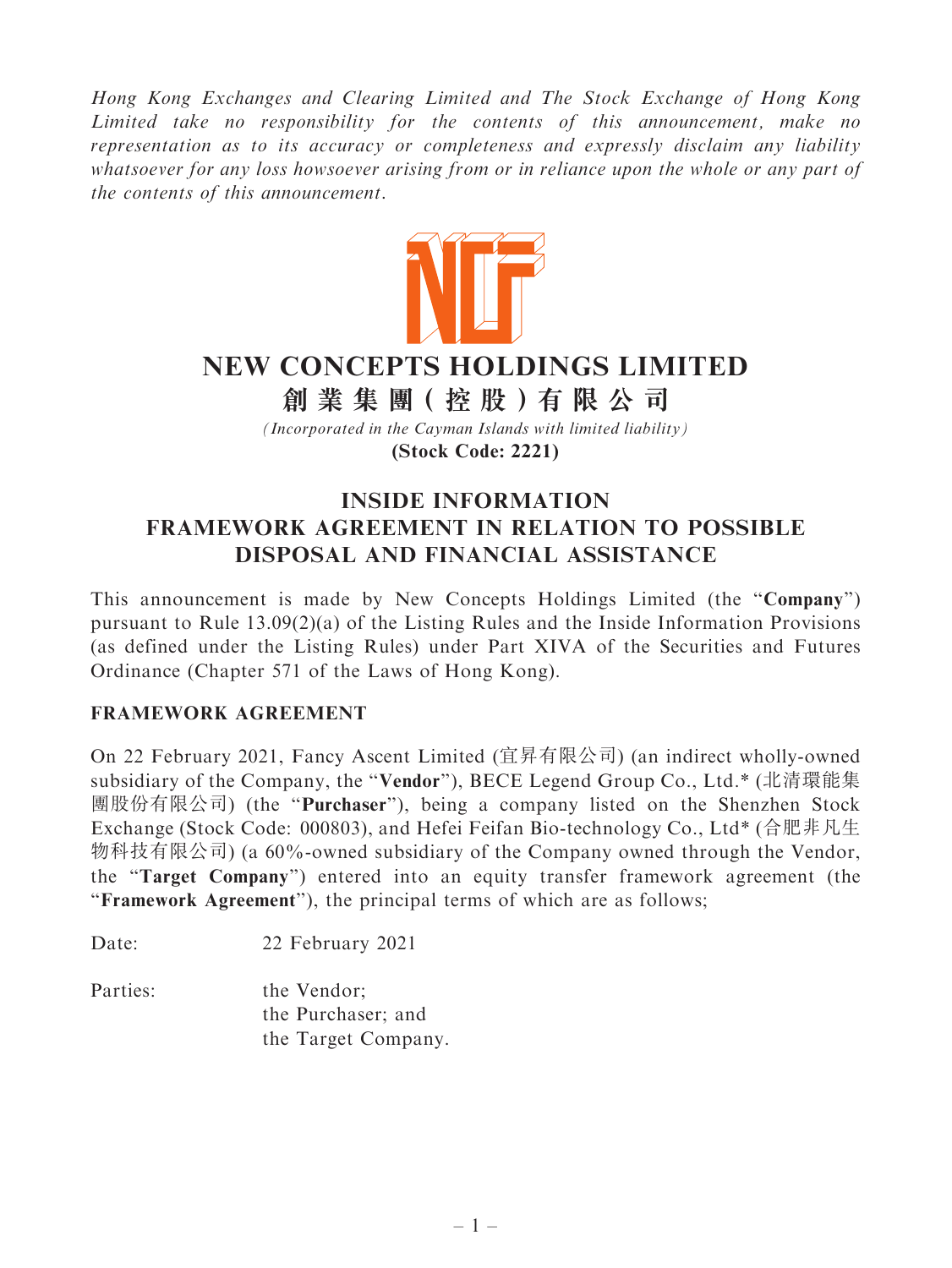To the best of the Directors' knowledge, information and belief, and having made all reasonable enquiries, each of the Purchaser and its ultimate beneficial owner(s) is an independent third party of the Company and its connected persons (as defined under the Listing Rules).

As already disclosed in the Company's announcements both dated 8 February 2021, the Group entered into (i) a sale and purchase agreement dated 8 February 2021 with the Purchaser and other parties in relation to the disposal of 100% equity interest in Taiyuan Tianrun Bioenergy Co., Ltd\* (太原天潤生物能源有限公司) by the Group to the wholly-owned subsidiary of the Purchaser; and (ii) a strategic cooperation agreement dated 8 February 2021 with the Purchaser to set out the cooperation intention between the parties. For details of the two agreements, please refer to the aforesaid announcements of the Company.

# Possible Transaction

As at the date of the Framework Agreement, the Target Company is owned as to 60% by the Vendor. It is intended that the Vendor shall acquire the remaining 40% equity interest in the Target Company from its other existing shareholders, and thereafter sell the 100% equity interest (the ''Target Interest'') in the Target Company to the Purchaser at the consideration of not exceeding RMB155 million. The consideration (the "Consideration") of the Target Interest is tentatively determined by, among others, with reference to the unaudited net asset value of the Target Company as at 30 November 2020 in the amount of approximately RMB134.17 million, and is subject to adjustment pursuant to the valuation results on the Target Interest to be appraised by a qualified valuer to be appointed by the Purchaser). Further, if the relevant government authority of Hefei raises the unit price of kitchen waste treatment on or before 31 December 2021, the Purchaser shall also an additional amount of RMB500,000 for every RMB1 per ton raised beyond the existing price.

The Consideration is expected to be settled by assignment of a right to loan (the "Loan") of approximately RMB240.48 million owed by Nanchong Jinyu Property Development Co., Ltd.\* (南充金宇房地產開發有限公司) (''Jinyu Property'') and its subsidiaries to the Purchaser. To the best of the Directors' knowledge, information and belief, and having made all reasonable enquiries, each of Jinyu Property and its ultimate beneficial owner(s) is an independent third party of the Company and its connected persons (as defined under the Listing Rules).

Such Loan is currently valued at approximately RMB157.07 million by the Purchaser. The Vendor shall conduct due diligence review on the Loan upon signing the Framework Agreement. In the event the value of the Loan as appraised by the valuer to be appointed by the Vendor is lower than the final Consideration, the Purchaser shall pay such difference in the amount by cash to the Vendor.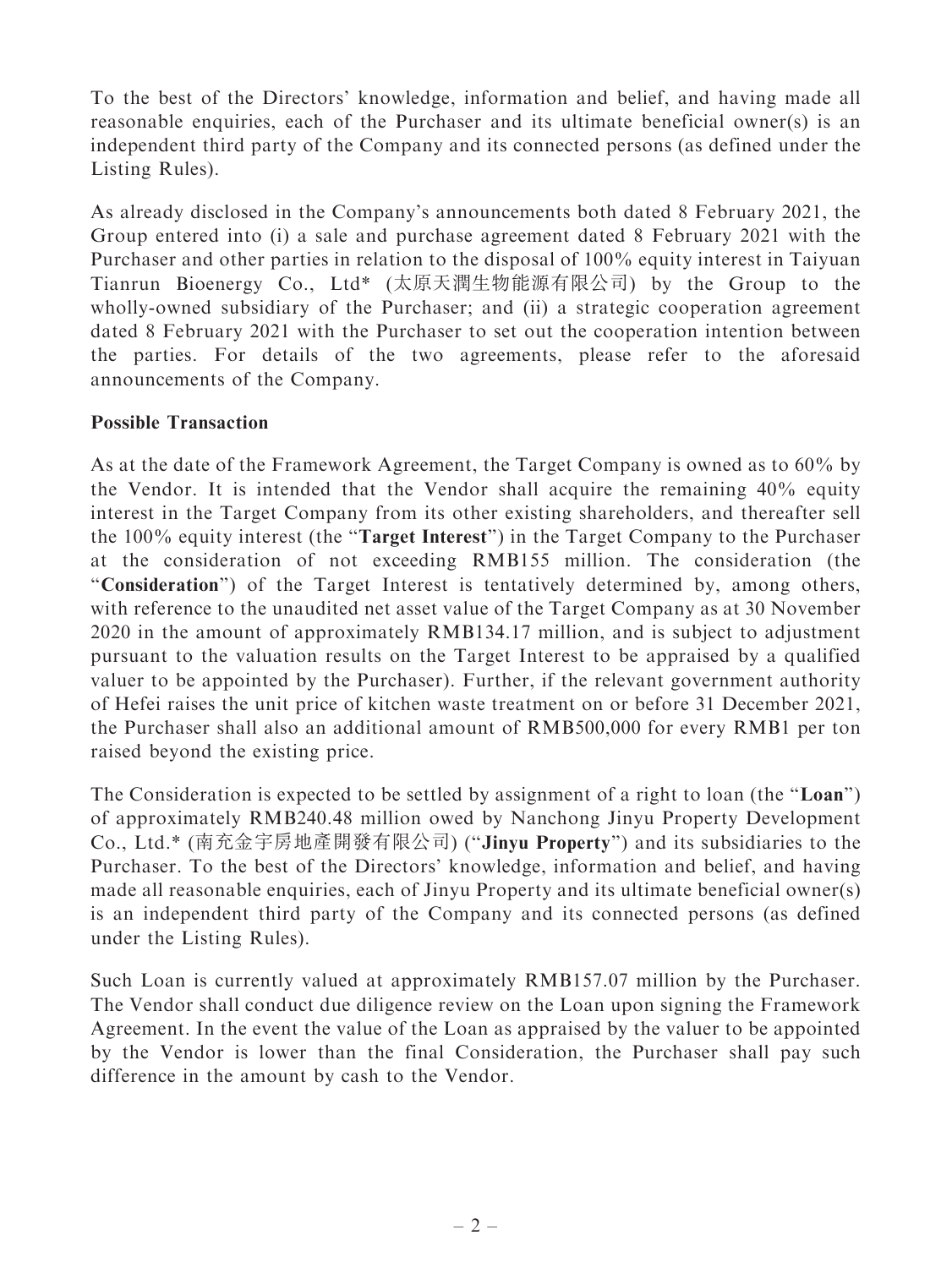#### Conditions Precedent

The transfer of the Target Interest and the effectiveness of the Framework Agreement is subject to fulfillment of the following conditions:

- (i) the transactions contemplated under the Framework Agreement including the transfer of the Target Interest having been approved in writing by the relevant government authorities of Hefei;
- (ii) the transfer of the Target Interest contemplated under the Framework Agreement having been approved by the board of directors or shareholders of the Purchaser;
- (iii) the transfer of the Target Interest contemplated under the Framework Agreement having been approved by the Board or the shareholders of the Vendor and the Company and all relevant authorities (including the Stock Exchange) having been obtained;
- (iv) the Loan assignment contemplated under the Framework Agreement having been approved by the board of directors or shareholders of the Purchaser; and
- (v) the Loan assignment contemplated under the Framework Agreement having been approved by the Board or the shareholders of the Vendor and the Company and all relevant authorities (including the Stock Exchange) having been obtained.

The parties shall arrange the transfer of the Target Interest and the Loan assignment within 5 workings days upon fulfillment of all the above conditions and the signing of a formal agreement (the ''Formal Agreement'') on the transactions contemplated under the Framework Agreement among the parties. It is expected that the above conditions shall be fulfilled in full and the parties shall sign the Formal Agreement within 120 days from the date of the Framework Agreement (or such other later date agreed by the parties in writing) (the "Long Stop Period").

If any of the conditions precedent could not be fulfilled during the Long Stop Period due to breach by the Vendor or the Purchaser, the Framework Agreement shall be terminated and the defaulting party shall pay a compensation of RMB10 million to the non-defaulting party within 10 days from the date of breach. For avoidance of doubt, non-fulfilment of any of conditions (i), (ii) and (iv) shall not be deemed as breach by the Purchaser while non-fulfilment of any of conditions (i), (iii) and (v) shall not be deemed as breach by the Vendor. In the event that the non-fulfilment is not caused by breach of the Framework Agreement by either the Purchaser and/or the Vendor, or the parties ultimately do not enter into the Formal Agreement within the Long Stop Period, the Framework Agreement shall be terminated and upon termination, the Framework Agreement shall be of no further effect thereafter and all the rights, obligations and liabilities of the parties under the Framework Agreement will cease and determine.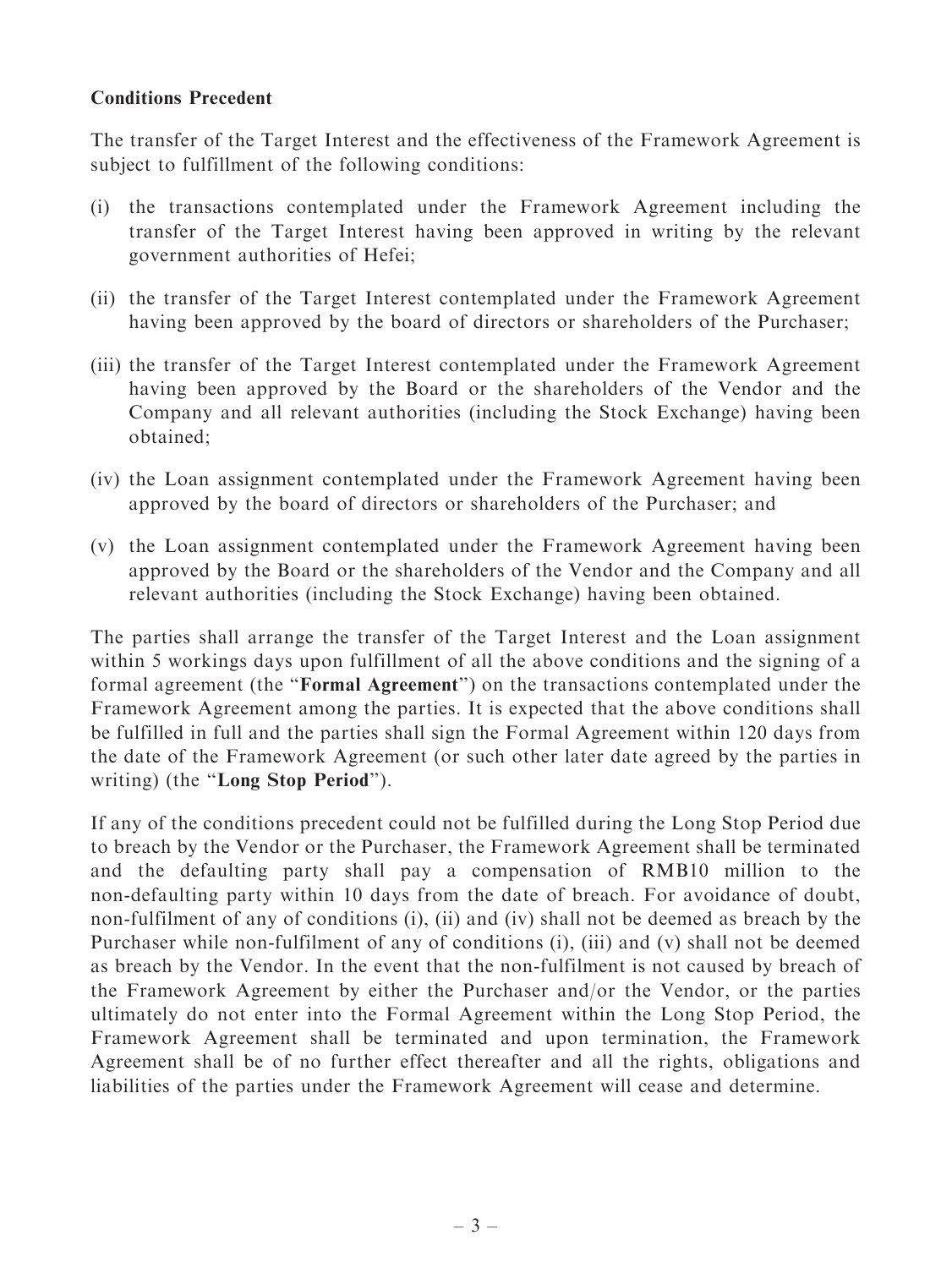# Due Diligence and Exclusivity

Within 60 days from the signing date of the Framework Agreement, the Purchaser shall complete its due diligence investigation on the Target Interest while the Vendor shall complete its due diligence investigation on the Loan. During such period, each party shall not negotiate or reach any agreement or letter of intention with any other third-party in respect of any transaction regarding the Target Interest or the Loan, otherwise the defaulting party shall pay a compensation of RMB10 million to the non-defaulting party within 10 days from the date of breach.

# Legal Effect

The Framework Agreement is legally binding on the parties save and except for the transactions in relation to the transfer of the Target Interest and Loan assignment which will be subject to further negotiation among the parties and the signing of the Formal Agreement.

#### GENERAL

The transactions in relation to the transfer of the Target Interest and Loan assignment contemplated under the Framework Agreement, if materialised, are expected to constitute a very substantial disposal transaction and a major financial assistance transaction, respectively. The Company will make further announcement(s) as and when appropriate and comply with all other applicable requirements under the Listing Rules in this regard.

The parties to the Framework Agreement may or may not proceed to the entering of the Formal Agreement and thus the transactions contemplated thereunder may or may not proceed. Shareholders and potential investors of the Company are advised to exercise caution when dealing in the securities of the Company.

> By order of the Board New Concepts Holdings Limited Zhu Yongjun Chairman and Executive Director

Hong Kong, 22 February 2021